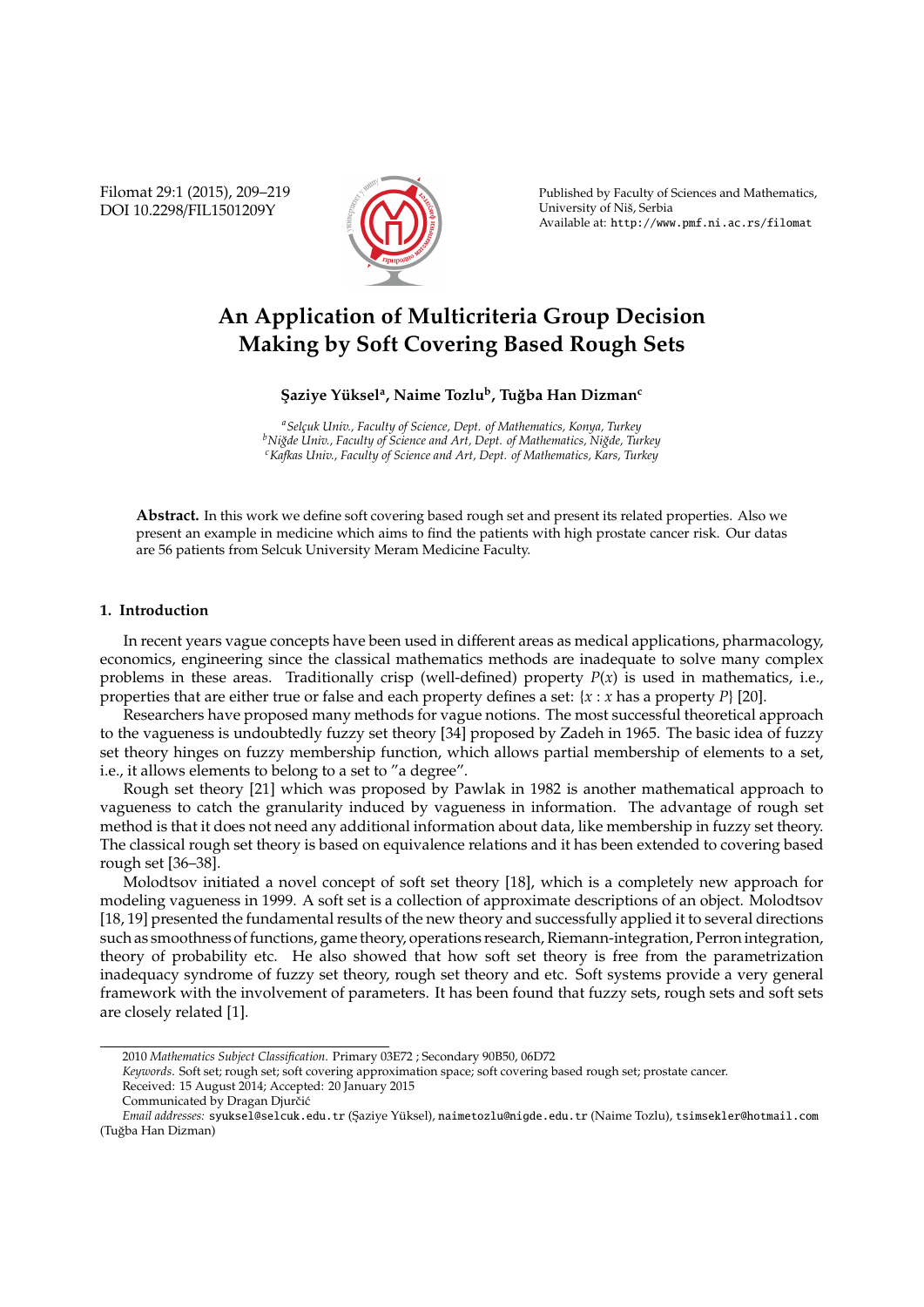Maji et al. investigated the concept of fuzzy soft set in 2001 [15], a more generalized concept, which is a combination of fuzzy set and soft set and also studied some of its properties. This line of exploration was further investigated by several researchers [16, 31, 32]. Soft set and fuzzy soft set theories have rich potential for applications in several directions.

Application of soft set theory in algebraic structures was initiated by Aktas and Cagman [1]. They introduced the notion of soft groups, extending fuzzy groups. Jun et al. discussed the applications of soft sets to the study of BCK/BCI-algebras [10–13]. Feng et al. [5] investigated soft semirings and soft semiring homomorphism. Atagun and Sezgin [26] introduced the notions of soft near-rings, soft sub-nearrings, soft ideals, idealistic soft near-rings and soft near-ring homomorphisms. Sezgin et al. [26] applied some of the operations to soft near-rings and substructures of near-rings. They also investigated the properties of idealistic soft near-rings with respect to near-ring epimorphisms by corresponding examples. Feng et al. [9] initiated an extension of fuzzy binary relations based on the theory of soft sets, which is called soft binary relation. They considered soft congruence relations over semigroups and they introduced soft homomorphisms and established several isomorphism theorems for soft semigroups using soft congruence relations.

Feng et al. investigated the concept of soft rough set in 2010 [6] which is a combination of soft set and rough set. In [6, 7] basic properties of soft rough approximations were presented and supported by some illustrative examples. In fact, as soft set instead of an equivalence relation was used to granulate the universe of discourse. A new approach was introduced to soft rough sets which is called modified soft rough set (MSR-set) and some basic properties of MSR-sets were investigated in [27].

Feng discussed soft set based group decision making in 2011 [8]. This study can be seen as a first attempt toward the possible application of soft rough approximations in multicriteria group decision making under vagueness.

Prostate cancer is the second most common cause of cancer death among men in most industrialized countries and it depends on various factors as family's cancer history, age, ethnic background, the level of prostate specific antigen (PSA) in the blood. The level of PSA in blood is very important method to an initial diagnosis for patients [3, 28, 30]. However the level of PSA in blood can be increased by inflammation of prostate and benign prostate hyperplasia (BPH). For this reason it is diffucult to differentiate it from benign prostate hyperplasia (BPH). The definitive diagnose of the prostate cancer is possible with prostate biopsy. The results of PSA test, rectal examination, transrectal findings help to the doctor to decide biopsy is necessary or not [17, 20, 25]. However the patients with low cancer risk have to avoid this process due to possible complications and its high cost. Because of this reason before to agree the biopsy the patients with low cancer risk can be determined.

There are several researches in the area of the prostate cancer prognosis or diagnosis. One of them is FES which is a rule-based fuzzy expert system using the laboratory datas PSA, PV and age of the patient and aim to help to an expert-doctor to determine the necesssity of biopsy and the risk factor [23]. Benecchi [2] developed a neuro-fuzzy system by using both serum data (total prostate specific antigen and free prostate specific antigen) and clinical data (age of patients) to enhance the performance of tPSA (total prostate specific antigen) to distinguish prostate cancer. Keles et al. [14] built a neuro-fuzzy classifier to be used in the diagnosis of prostate cancer and BPH diseases. Since the symptoms of these two illness are very close to each other the differentiation between them is an important problem. Saritas et al. [24] have devised an artifical neural network that provides a prognostic result indicating whether patients have cancer or not by using their free prostate specific antigen, total prostate specific antigen and age data. Yuksel et al. [33] devised a prediction system named soft expert system (SES) by using the prostate specific antigen (PSA), prostate volume (PV) and age factors of patients based on fuzzy sets and soft sets.

In this paper, we study a new concept called as soft covering based rough set which is a combination of covering soft set and rough set. We define soft covering approximations and investigate their basic properties. Then we give counterexamples for unsatisfied properties. Also, we are inspired of the method given by Feng in [8] and applied this method by using soft covering based rough sets to a medicine problem calculating the risk of prostate cancer. As stated in the above the definitive diagnosis of prostate cancer is possible with biopsy process. However this process can lead some complications in patients and it has high cost. For these reasons decreasing the number of the biopsy process is an important problem. We aim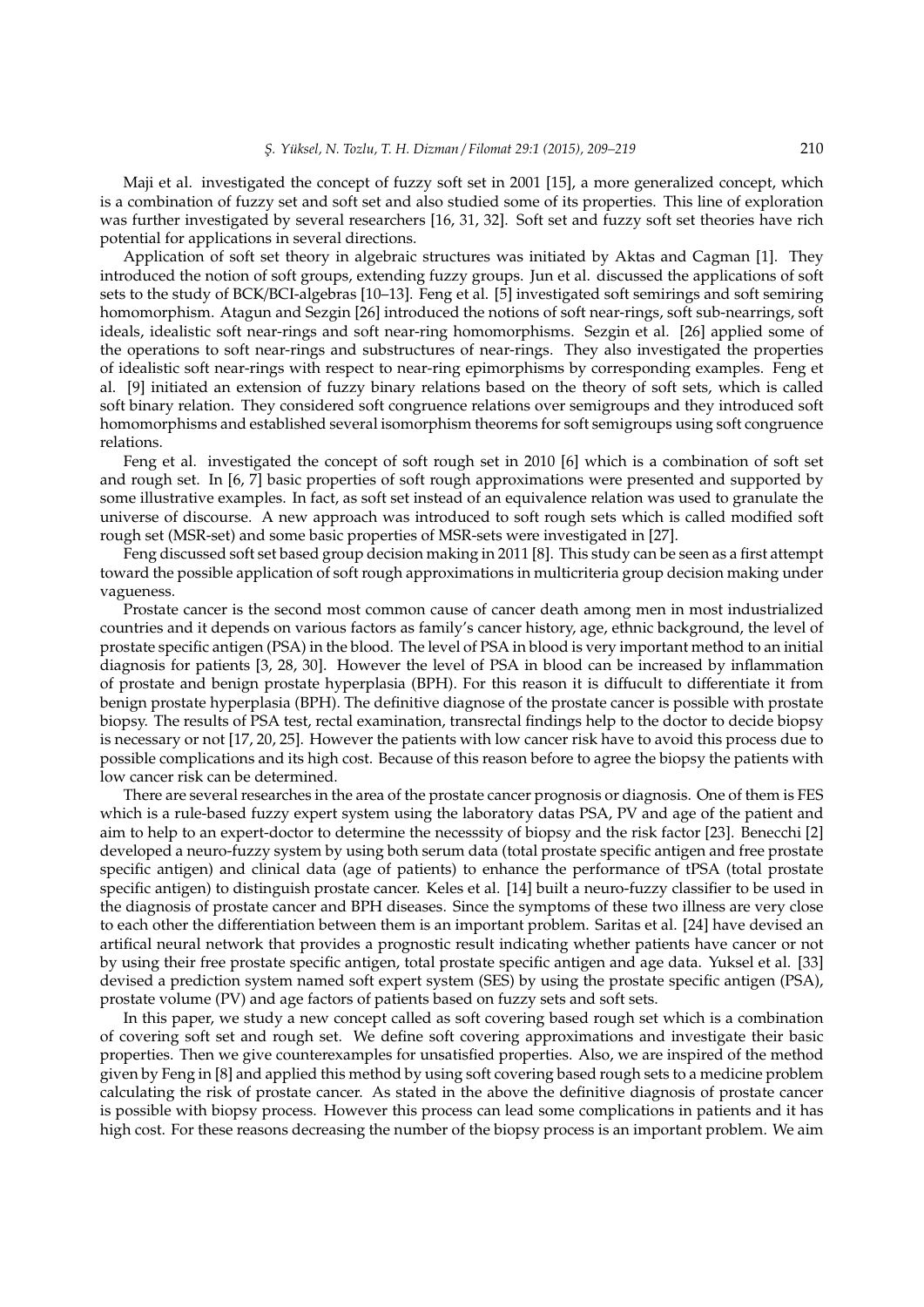to make a prediction system by using upper and lower approximations of soft covering based rough sets generated with the values PSA, PV and age of each patient and help to the doctor . There are many research papers and methods about prediction systems in medicine [2, 14, 23, 24, 33]. Our work is a starting point using soft rough sets and approximations for a prediction system in medicine.

## **2. Preliminaries**

In this section, we introduce the fundamental ideas behind rough sets, soft sets, soft rough sets and fuzzy soft sets.

**Definition 2.1.** *[21] Let U be a finite set and R be an equivalence relation on U. Then the pair* (*U*,*R*) *is called a Pawlak approximation space.* R generates a partition  $U/R = \{Y_1, Y_2, ..., Y_m\}$  on U where  $Y_1, Y_2, ..., Y_m$  are the

*equivalence classes generated by the equivalence relation R. In the rough set theory, these are also called elementary sets of R. For any X*  $\subseteq$  *U, we can describe X by the elementary sets of R and the two sets:* 

$$
R_{-}(X) = \cup \{ Y_i \in U/R : Y_i \subseteq X \},
$$

 $R^{-}(X) = \cup \{Y_i \in U/R : Y_i \cap X \neq \emptyset\}$ 

*which are called the lower and the upper approximation of X, respectively.*

*[22] Let* (*U*,*R*) *be a Pawlak approximation space. A subset X* ⊆ *U is called definable (crisp) if R*−(*X*) = *R* − (*X*)*; in the opposite case, i.e., if*  $R_-(X) \neq R^-(X)$ , *X* is said to be rough(or inexact).

Let *U* be an initial universe set and *E* be the set of all possible parameters with respect to *U*. Usually, parameters are attributes, characteristics or properties of the objects in *U*. The notion of a soft set is defined as follows:

**Definition 2.2.** [18] A pair  $G = (F, A)$  is called a soft set over U, where  $A \subseteq E$  and  $F : A \longrightarrow P(U)$  is a set-valued *mapping.*

**Example 2.3.** [35] Let X be a set and  $F: X \mapsto P(X)$  defined by  $F(x) = \{x\}$  for any  $x \in X$ . Then the soft set  $(F, X)$  is *called a simple soft set generated by X*.

**Theorem 2.4.** *[1] Every rough set may be considered as a soft set.*

The following result indicates that soft sets and binary relations are closely related.

**Theorem 2.5.** [6] Let  $G = (F, A)$  be a soft set over U. Then G induces a binary relation  $R_G \subseteq A \times U$ , which is defined *by*

 $(x, y) \in R_G \Longleftrightarrow y \in F(x)$ 

where  $x \in A$ ,  $y \in U$ .

Conversely, assume that *R* is a binary relation from *A* to *U*. Define a set valued mapping  $F_R : A \longrightarrow P(U)$ by

 $F_R(x) = \{ y \in U : (x, y) \in R \}$ 

where  $x \in A$ . Then  $G_R = (F_R, A)$  is a soft set over *U*. Moreover, it is seen that  $G_{R_G} = G$  and  $R_{G_R} = R$ .

As pointed out by several researchers, information systems and soft sets are closely related [4, 39]. Let *G* = (*F*, *A*) be a soft set over *U*. If *U* and *A* are both nonempty finite sets, then *G* could induce an information system in a natural way. In fact, for any attribute  $a \in A$ , one can define a function  $a: U \longrightarrow V_a = \{0, 1\}$  by

$$
a(x) = \begin{cases} 1 & , if \ x \in F(a) \\ 0 & , otherwise \end{cases}
$$

Therefore, every soft set may be considered as an information system. This justifies the tabular representation of soft sets used widely in the literature.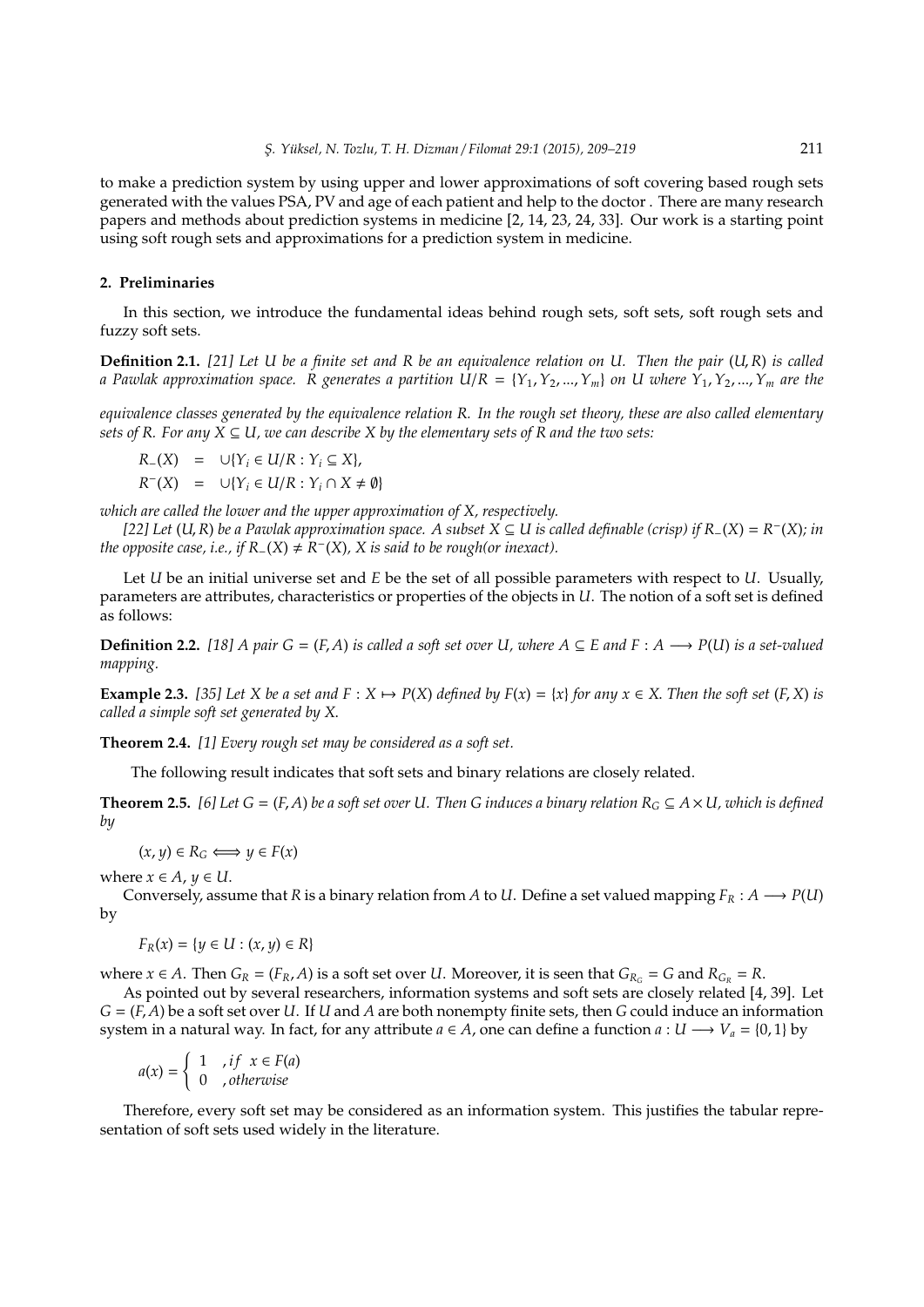**Definition 2.6.** [15] Let  $A ⊆ E$ . ( $f_A$ ,  $E$ ) is defined to be a fuzzy soft set on (U,  $E$ ) if  $f_A$ : $E → I^U$  is a mapping defined by  $f_A(e) = \mu_{f_A}^e$  where  $\mu_{f_A}^e = \overline{O}$  if  $e \in E - A$  and  $\mu_{f_A}^e \neq \overline{O}$  if  $e \in A$ , where  $\overline{O}(u) = 0$  for each  $u \in U$ .

**Example 2.7.** *[29] Miss X and Mr. Y are going to marry and they want to hire a wedding room. The fuzzy soft set*  $(f_A, E)$  describes the "capacity of the wedding room". Let  $U = \{a, b, c, d, e\}$  be the wedding rooms under consideration,  $E = \{big = e_1, central = e_2, cheap = e_3, expensive = e_4, elegant = e_5, quality = e_6, good serving = e_7\}$  be the parameter set and  $A = \{e_2, e_5, e_6\}$  be a subset of E.  $(f_A, E) = \{e_2 = \{a_{0.3}, b_{0.5}, c_{0.9}, d_{0.8}, e_{0.6}\}, e_5 = \{a_{0.8}, b_{0.6}, c_{0.2}, d_{0.1}, e_{0.5}\}, e_6 =$ {*a*0.7, *b*0.5, *c*0.3, *d*0.2,*e*0.4}} *is a fuzzy soft set on* (*U*, *E*)*.*

**Definition 2.8.** [6] Let  $G = (F, A)$  be a soft set over U. Then the pair  $P = (U, G)$  is called a soft approximation space. *The lower and upper soft rough approximations of any set X* ⊆ *U is defined as follows, respectively:*

$$
\frac{apr}{apr} (X) = \bigcup_{a \in A} \{ F(a) : F(a) \subseteq X \}
$$
  

$$
\overline{apr}^P (X) = \bigcup_{a \in A} \{ F(a) : F(a) \cap X \neq \emptyset \}
$$

*If apr P* (*X*) = *apr P* (*X*)*, X is said to be soft P*−*definable; otherwise X is called a soft P*−*rough set.*

## **3. Soft Covering Based Rough Sets**

From the concept of soft set, we know that a soft set is determined by the set-valued mapping from a set of parameters to the powerset of the universe. In this section, we will use a special kind of soft set and with this soft set, we will establish a soft covering approximation space.

**Definition 3.1.** *[6] A* soft set *G* = (*F*, *A*) *over U* is called a full soft set if  $\bigcup_{a \in A} F(a) = U$ .

**Definition 3.2.** [6] A full soft set  $G = (F, A)$  *over U is called a covering soft set if*  $F(e) \neq \emptyset$ ,  $\forall e \in A$ .

**Definition 3.3.** Let  $G = (F, A)$  be a covering soft set over U. We call the ordered pair  $S = (U, C_G)$  a soft covering *approximation space.*

**Definition 3.4.** *Let*  $S = (U, C_G)$  *be a soft covering approximation space,*  $x \in U$ *, the soft minimal description of x is defined as*

$$
Md_S(x) = \{F(e) : e \in A \land x \in F(e) \land (\forall a \in A \land x \in F(a) \subseteq F(e) \Longrightarrow F(a) = F(e)\}.
$$

**Definition 3.5.** *Let*  $S = (U, C_G)$  *be a soft covering approximation space. For a set*  $X \subseteq U$ *, the soft covering lower and upper approximations are respectively defined as*

$$
S_{-}(X) = \cup \{F(e) : e \in A \land F(e) \subseteq X\}
$$
  

$$
S^{-}(X) = S_{-}(X) \cup \{Md_S(x) : x \in X - S_{-}(X)\}.
$$

In addition,  $POS_S(X) = S_{-}(X)$ ,  $NEG_S(X) = U - S^{-}(X)$ ,  $BND_S(X) = S^{-}(X) - S_{-}(X)$  are called the soft covering *positive, negative and boundary regions of X, respectively.*

It is easy to see from the definitions that soft lower approximation in [6, 7] is the same as that soft covering lower approximation. On the other hand, we find that soft covering upper approximation is smaller than soft upper approximatin in [6, 7]. This is an advantage since soft covering boundary region becomes smaller.

**Definition 3.6.** *Let*  $S = (U, C_G)$  *be a soft covering approximation space. A subset*  $X \subseteq U$  *is called soft covering based definable if S*−(*X*) = *S* − (*X*)*; in the opposite case, i.e., if S*−(*X*) , *S* − (*X*)*, X is said to be a soft covering based rough set.*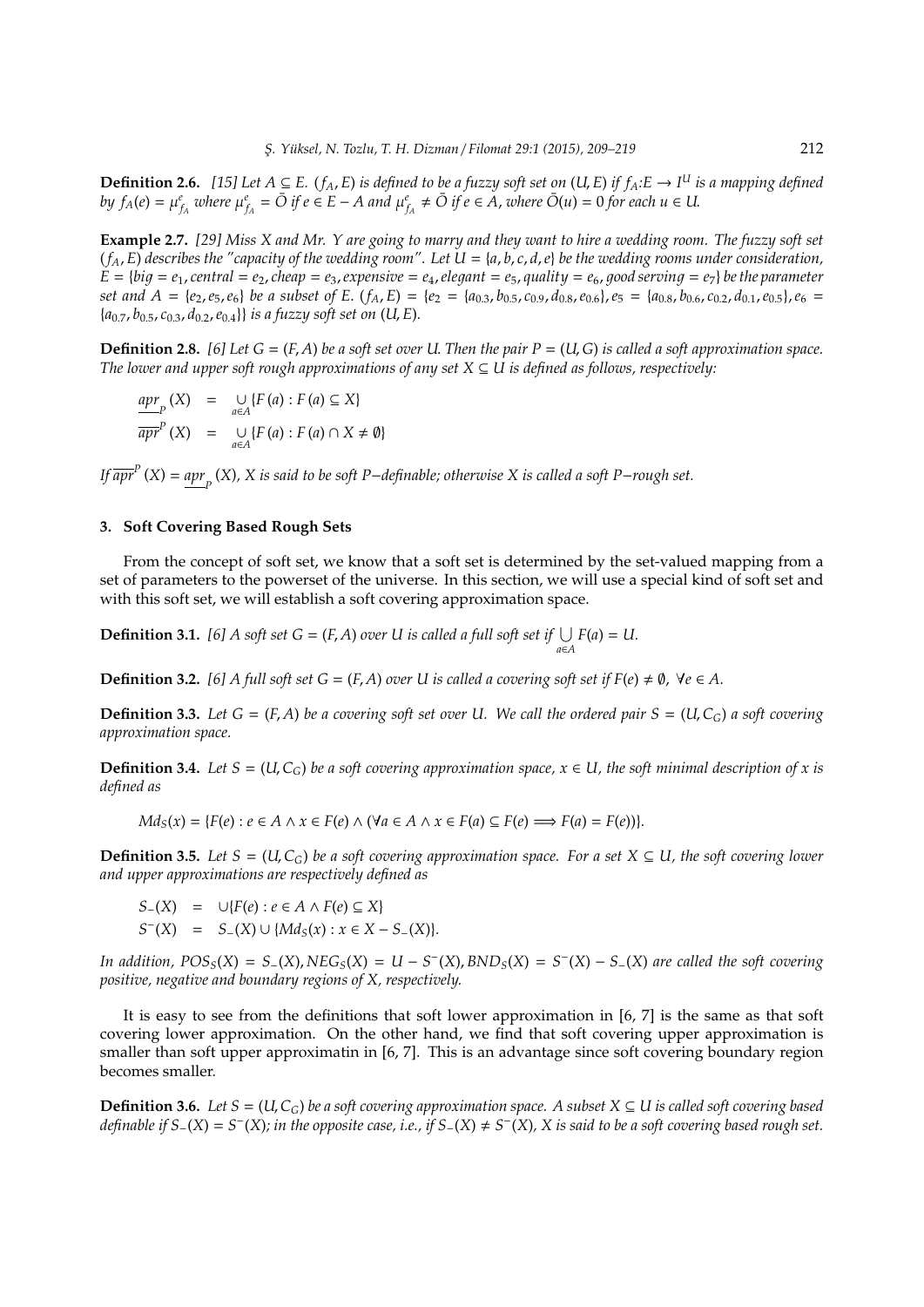**Example 3.7.** Let  $S = (U, C_G)$  be a soft covering approximation space, where  $U = \{a, b, c, d, e, f, q, h\}$ ,  $A =$  $\{e_1, e_2, e_3, e_4, e_5\} \subseteq E$ ,  $F(e_1) = \{a, b\}$ ,  $F(e_2) = \{b, c, d\}$ ,  $F(e_3) = \{e, f\}$ ,  $F(e_4) = \{q\}$  and  $F(e_5) = \{q, h\}$ . For  $X_1 = \{a, b, c\} \subseteq U$ , we have

*S*−(*X*<sub>1</sub>) = {*F*(*e*) : *e* ∈ *A* ∧ *F*(*e*) ⊆ *X*<sub>1</sub>} = {*a*, *b*}

 $S^{-}(X_1) = S_-(X_1) \cup \{Md_S(x) : x \in X_1 - S_-(X_1)\} = \{a, b, c, d\}$ 

*Thus,*  $S_-(X_1) \neq S^-(X_1)$  and  $X_1$  *is a soft covering based rough set. For*  $X_2 = \{e, f, g\} \subseteq U$ *, we have* 

- *S*−(*X*<sub>2</sub>) = {*F*(*e*) : *e* ∈ *A* ∧ *F*(*e*) ⊆ *X*<sub>2</sub>} = {*e*, *f*, *q*}
- $S^{-}(X_2) = S_{-}(X_2) \cup \{Md_S(x) : x \in X_2 S_{-}(X_2)\} = \{e, f, g\}$

*Thus, S*<sub>−</sub>( $X_2$ ) =  $S$ <sup>−</sup>( $X_2$ ) and  $X_2$  *is a soft covering based definable set.* 

**Theorem 3.8.** *Let*  $G = (F, A)$  *be a soft set over*  $U, S = (U, C_G)$  *be a soft covering approximation space and*  $X, Y \subseteq U$ . *Then the soft covering lower and upper approximations have the following properties:*

1.  $S_{-}(U) = S^{-}(U) = U$ 2.  $S_{-}(\emptyset) = S^{-}(\emptyset) = \emptyset$ 3. *S*−(*X*) ⊆ *X* ⊆ *S* − (*X*) 4. *X* ⊆ *Y* =⇒ *S*−(*X*) ⊆ *S*−(*Y*) 5. *S*−(*S*−(*X*)) = *S*−(*X*) 6.  $S^{-}(S^{-}(X)) = S^{-}(X)$ *7*.  $∀e ∈ A, S-(F(e)) = F(e)$ 8.  $∀e ∈ A, S<sup>−</sup>(F(e)) = F(e)$ 

*Proof.* From Definition 3.4 and Definition 3.5, we can easily prove that properties 1, 2, 3, 7 and 8.

4. Since *X* ⊆ *Y*, ∀*x* ∈ *S*−(*X*), ∃*e* ∈ *A* such that *x* ∈ *F*(*e*) and *F*(*e*) ⊆ *X* ⊆ *Y*. According to Definition 3.5, *F*(*e*) ⊆ *S*−(*Y*), so *x* ∈ *S*−(*Y*). Hence *S*−(*X*) ⊆ *S*−(*Y*).

5. According to property 3,  $S_-(S_-(X)) \subseteq S_-(X)$ . ∀ $x \in S_-(X)$ , ∃*e* ∈ *A* such that  $x \in F(e)$  and  $F(e) \subseteq X$ . According to property 6,  $S_{-}(F(e)) \subseteq S_{-}(X)$ . Since  $S_{-}(F(e)) = F(e)$ ,  $F(e) \subseteq S_{-}(X)$ , we have  $x \in S_{-}(S_{-}(X))$ . Therefore,  $S_-(X) \subseteq S_-(S_-(X))$ . Thus  $S_-(S_-(X)) = S_-(X)$ .

6. According to property 3,  $S^{-}(X) \subseteq S^{-}(S^{-}(X))$ .  $\forall x \in S^{-}(X)$ ,  $\exists e \in A$  such that  $x \in F(e)$  and  $F(e) \subseteq S^{-}(X)$ . Therefore,  $S_{-}(S^{-}(X)) = S^{-}(X)$ . According to property 3,  $S^{-}(S^{-}(X)) = S_{-}(S^{-}(X))$ . So  $\forall x \in S^{-}(S^{-}(X))$ ,  $x \in S^{-}(X)$ . Thus  $S^-(S^-(X)) = S^-(X)$ .

**Theorem 3.9.** *Let*  $G = (F, A)$  *be a soft set over U, S* = (*U, C<sub>G</sub>*) *be a soft covering approximation space and X,*  $Y \subseteq U$ *. Then the soft covering lower and upper approximations do not have the following properties:*

1. *S*−(*X* ∩ *Y*) = *S*−(*X*) ∩ *S*−(*Y*) 2.  $S^{-}(X \cup Y) = S^{-}(X) \cup S^{-}(Y)$ 3.  $X \subseteq Y \Longrightarrow S^{-}(X) \subseteq S^{-}(Y)$ 4.  $S_{-}(X) = -(S^{-}(-X))$ 5.  $S^{-}(X) = -(S^{-}(-X))$ 6.  $S_{-}(-S_{-}(X)) = -S_{-}(X)$  $7. S^{-}(-S^{-}(X)) = -S^{-}(X)$ 

The symbol "−" denotes the complement of the set. The following examples show that the equalities mentioned above do not hold.

**Example 3.10.** Let  $S = (U, C_G)$  be a soft covering approximation space, where  $U = \{a, b, c, d, e, f, q\}$ ,  $A =$  ${e_1,e_2,e_3,e_4} \subseteq E$ ,  $F(e_1) = {a,b,c}$ ,  $F(e_2) = {b,c,d}$ ,  $F(e_3) = {d,e}$  and  $F(e_4) = {f,g}$ . Suppose that  $X = {a,b,c,d} \subseteq U$ *and*  $Y = \{d, e\} \subseteq U$ .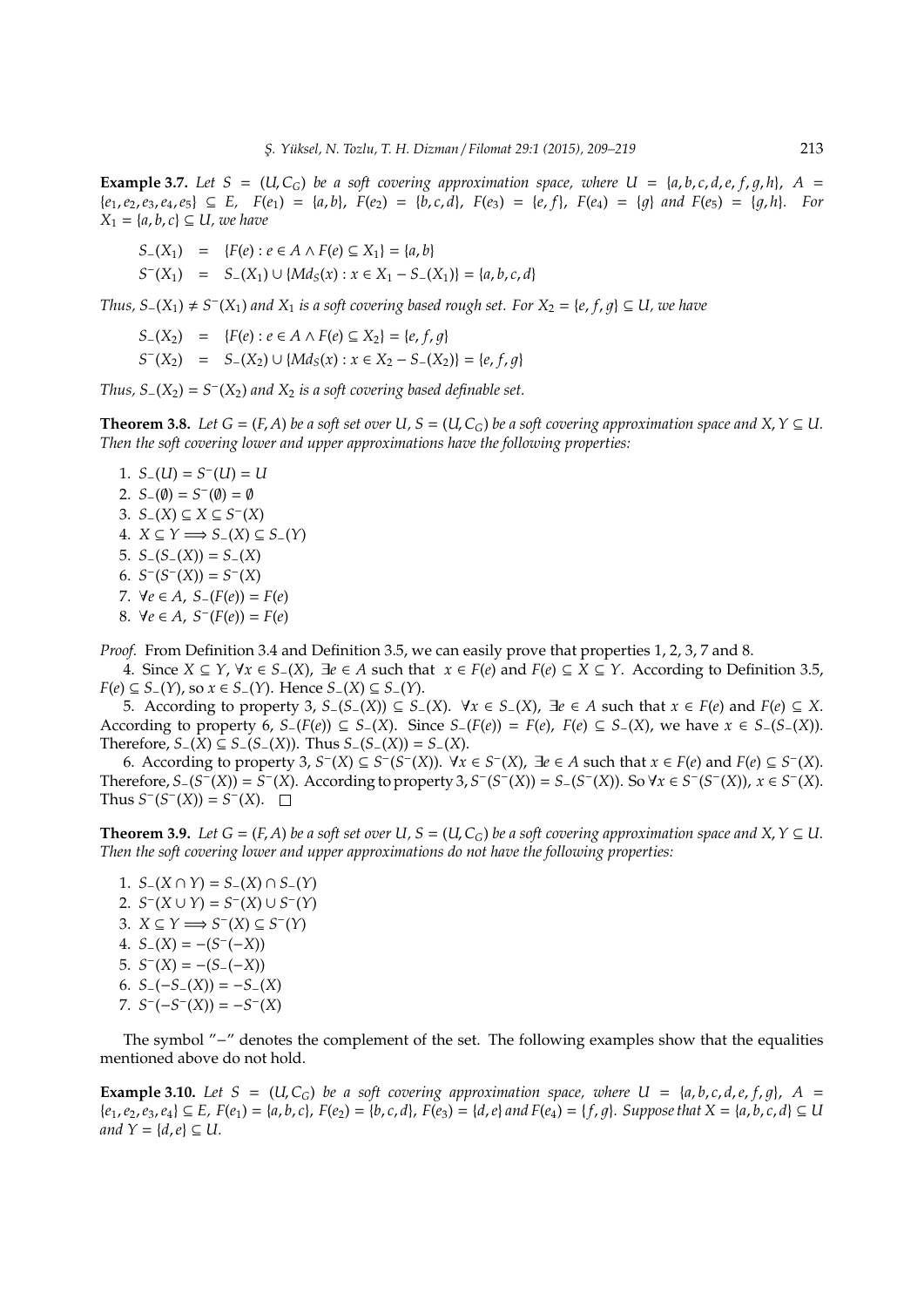- **1.**  $S_{-}(X) = \{a, b, c, d\}, S_{-}(Y) = \{d, e\}, S_{-}(X) \cap S_{-}(Y) = \{d\}$  and  $S_{-}(X \cap Y) = \emptyset$ . This shows that  $S_{-}(X \cap Y) \neq \emptyset$ *S*−(*X*) ∩ *S*−(*Y*)*.*
- **4.** −(*S*<sup>−</sup>(−*X*)) = { $a, b, c$ }, *S*<sub>−</sub>(*X*) = { $a, b, c, d$ }. This shows that −(*S*<sup>−</sup>(−*X*)) ≠ *S*<sub>−</sub>(*X*).
- 5.  $-(S_{-}(-X)) = \{a, b, c, d, e\}, S^{-}(X) = \{a, b, c, d\}.$  This shows that  $-(S_{-}(-X)) \neq S^{-}(X)$ .
- **6.**  $S_-(-S_-(X)) = \{f, g\}, -S_-(X) = \{e, f, g\}.$  This shows that  $S_-(-S_-(X)) \neq -S_-(X).$
- **7.**  $S^{-}(-S^{-}(X)) = \{d, e, f, g\}, -S^{-}(X) = \{e, f, g\}.$  This shows that  $S^{-}(-S^{-}(X)) \neq -S^{-}(X).$

**Example 3.11.** Let  $S = (U, C_G)$  be a soft covering approximation space and  $(F, A)$  be a soft set given in the above *example. Suppose that*  $X = \{a, b\} \subseteq U$  *and*  $Y = \{c, d\} \subseteq U$ .

**2.**  $S^{-}(X) = \{a, b, c, d\}, S^{-}(Y) = \{a, b, c, d, e\}, S^{-}(X) \cup S^{-}(Y) = \{a, b, c, d, e\}$  and  $S^{-}(X \cup Y) = \{a, b, c, d\}.$  This shows *that*  $S^{-}(X \cup Y) \neq S^{-}(X) \cup S^{-}(Y)$ *.* 

**Example 3.12.** Let  $S = (U, C_G)$  be a soft covering approximation space and  $(F, A)$  be a soft set given in the above *example. Suppose that*  $X = \{d\} \subseteq U$  *and*  $Y = \{b, c, d\} \subseteq U$ .

**3.**  $S^{-}(X) = \{d, e\}$  and  $S^{-}(Y) = \{b, c, d\}$ . This shows that  $S^{-}(X) \nsubseteq S^{-}(Y)$ .

In this paper we study a new concept called as soft covering based rough set and its basic properties and also present an example in medicine which states the prostate cancer risk. This new concept is a special example of soft rough sets. We need to define soft covering based rough set since it is more useful for our medicine application.

#### **4. Multicriteria Group Decision Making**

Feng [8] applied soft rough sets to multicriteria group decision making problem. The soft rough set based decision making method in [8] can be summarized as follows:

**1. Step:** Input the original description soft set  $G = (F, A)$ .

**2. Step:** Construct the evaluation soft set  $G_1 = (V, T)$  using the primary evaluation results of the expert group *T*.

**3. Step:** Compute soft rough approximations and then obtain the soft sets *G*1<sup>−</sup> = (*V*−, *T*) and *G* −  $I_1^- = (V^-, T)$ .

**4. Step:** Compute the corresponding fuzzy sets  $\mu_{G_1}$ ,  $\mu_{G_1}$  and  $\mu_{G_1}$  of the soft sets  $G_1 = (V, T)$ ,  $G_1 = (V_-, T)$ and *G* −  $\frac{1}{1} = (V^-, T).$ 

**5. Step:** Construct the fuzzy soft set *G<sub>F</sub>* = ( $\alpha$ , *C*) using the fuzzy soft sets  $\mu_{G_1}$ ,  $\mu_{G_1}$  and  $\mu_{G_1}$ .

**6. Step:** Input the weighting vector *R* and compute the weighted evaluation values  $v(u_k)$  of each alternative  $u_k \in U$ . Then rank all the alternatives according to their weighted evaluation values; one can select any of the objects with the largest weighted evaluation value as the most preferred alternative.

We use this method to help to doctors for diagnosing the prostate cancer risk. In our work we use soft covering approximations instead of soft rough approximations in 3. Step. We may expect to gain much more useful information with the help of soft covering approximations.

#### **5. An application of soft covering approximations to diagnose the prostate cancer risk**

Feng [8] gave an application of soft rough approximations in multicriteria group decision making problems and his method enables us to select the optimal object in more reliable manner. In this work, we used soft covering approximations at Feng's method and aim to obtain the optimal choice for applying biopsy to the patients with prostate cancer risk by using the PSA, PV and age data of patients. We determine the risk of prostate cancer. Our aim is to help the doctor to determine whether the patient needs biopsy or not.

We choose 56 patients from Selcuk University Meram Medicine Faculty with prostate complaint as the data.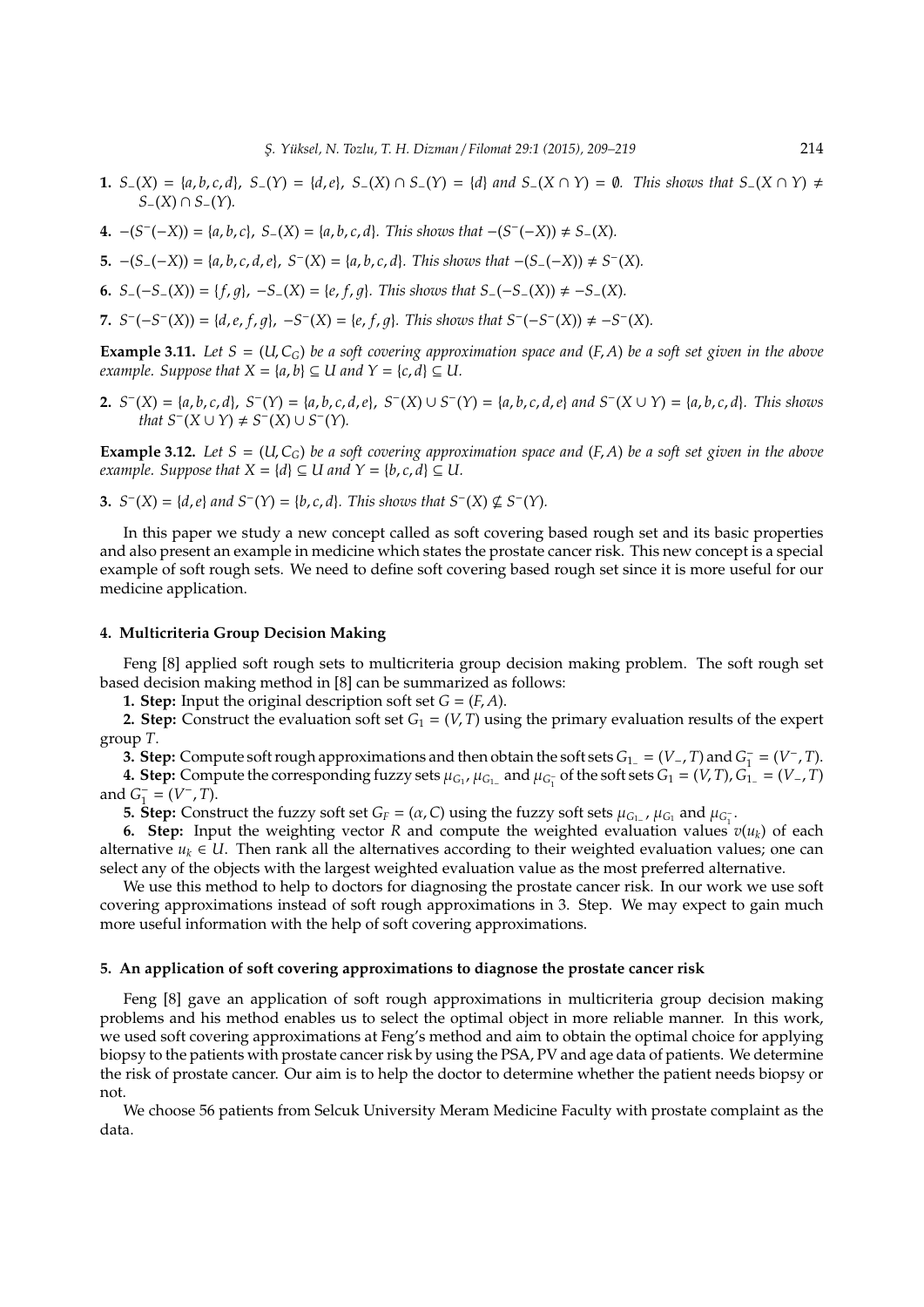| U        | <b>PSA</b> | PV | Age |
|----------|------------|----|-----|
| $u_{5}$  | 100        | 44 | 58  |
| $u_{10}$ | 7.9        | 41 | 54  |
| $u_{15}$ | 38         | 23 | 59  |
| $u_{20}$ | 90         | 55 | 67  |
| $u_{25}$ | 100        | 62 | 60  |
| $u_{30}$ | 50         | 40 | 80  |
| $u_{35}$ | 6,04       | 33 | 58  |
| $u_{40}$ | 100        | 47 | 75  |
| $u_{45}$ | 11,5       | 50 | 65  |
| $u_{50}$ | 100        | 46 | 83  |
| $u_{55}$ | 15         | 55 | 71  |

Table 1: The input PSA, PV and Age values of several patients

**1. Step** Let  $U = \{u_k : u_1 = 1, u_2 = 2, ..., u_{56} = 56, k = 1, ..., 56\}$  be the universe and  $A = \{PSA, Age, PV\}$  be the parameter set. Now we obtain parametrized subsets of the universe. The patients whose PSA in blood is 38 and higher than 38, age is 54 and older than 54 and PV is 20 and bigger than 20 are chosen with doctor's suggestion. We generate the soft set  $G = (F, A)$  which is based on PSA, age and PV values of patients over *U*. Since  $G = (F, A)$  is a covering soft set,  $S = (U, C_G)$  is the soft covering approximation space. Consider the following:

*F*(*PSA*) = {4, 5, 8, 12, 13, 15, 16, 19, 20, 23, 25, 27, 28, 30, 31, 33}∪

{37, 38, 40, 43, 46, 50, 52, 54, 56}  $F(Aqe) = \{1, \ldots, 20, 22, \ldots, 40, 43, \ldots, 56\}$ 

 $F(PV) = \{1, \ldots, 56\}$ 

| $\boldsymbol{u}_k$ | PSA | PV | Age |
|--------------------|-----|----|-----|
| $u_5$              | 1   | 1  | 1   |
| $u_{10}$           | 0   | 1  | 1   |
| $u_{15}$           | 1   | 1  | 1   |
| $u_{20}$           | 1   | 1  | 1   |
| $u_{25}$           | 1   | 1  | 1   |
| $u_{30}$           | 1   | 1  | 1   |
| $u_{35}$           | 0   | 1  | 1   |
| $u_{40}$           | 1   | 1  | 1   |
| $u_{45}$           | 0   | 1  | 1   |
| $u_{50}$           | 1   | 1  | 1   |
| $u_{55}$           | 0   | 1  | 1   |

Table 2: Tabular Presentation of the Soft Set

**2. Step** Let  $T = \{T_{d_1}, T_{d_2}, T_{d_3}\}$  be the specialist doctors group who evaluate the patients with respect to the parameters PSA, PV and age. Now we generate the soft set  $G_1 = (V, T)$  over *U* by using the first evaluation of the results of specialist doctors group T. Each specialist need to examine all the objects in  $U = \{u_k : u_1 = 1, u_2 = 2, ..., u_{56} = 56, k = 1, ..., 56\}$  and will be requested to only point out "the optimal alternatives" as his/her evaluation result. Hence each specialist's primary evaluation results are subsets of 56 patients from Selcuk University Meram Medicine Faculty with prostate complaint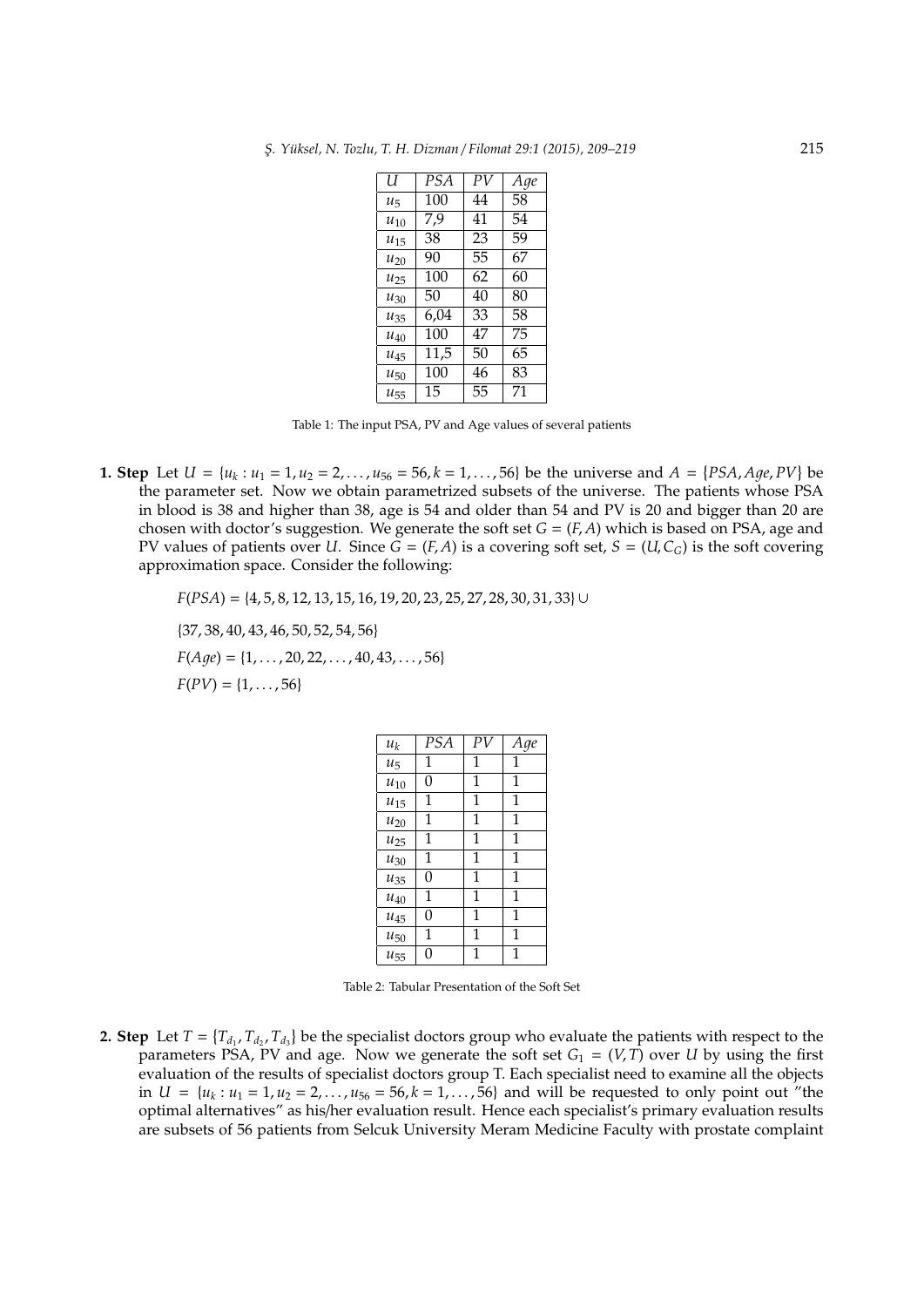as the data. For simplicity, we assume that the evaluations of these specialists in  $T = \{T_{d_1}, T_{d_2}, T_{d_3}\}$  are of the same importance.

$$
X_{d_1} = V(T_{d_1}) = \{4, 5, 8, 12, 13, 15, 16, 19, 20, 23, 25, 27, 28, ..., 56\}
$$
  
\n
$$
X_{d_2} = V(T_{d_2}) = \{2, 3, 5, 6, 7, 8, 9, 10, 11, 12, 13, 14, 15, 16, ..., 56\}
$$
  
\n
$$
X_{d_3} = V(T_{d_3}) = \{1, ..., 8, 11, ..., 16, 19, 20, 22, 23, 24, 25, ..., 56\}
$$

**3. Step** Now, we show how to use soft covering based rough sets to support this group decision making process. We consider the soft rough approximations of the specialist *T<sup>d</sup><sup>i</sup>* 's primary evaluation result  $X_{d_i}$  with respect to the soft approximation space. Let us choose  $S = (U, C_G)$  as the soft covering approximation space. By using the soft covering approximations, we obtain two other soft sets  $G_1 = (V_-, T)$  and  $G_1^ \overline{V}_1^{\text{-}} = (\overline{V}^{\text{-}}, T)$  over *U*, where

$$
V_{-}: T \rightarrow P(U), V_{-}(T_{d_i}) = S_{-}(X_{d_i}), i = 1, 2, 3
$$
  

$$
V^{-}: T \rightarrow P(U), V^{-}(T_{d_i}) = S^{-}(X_{d_i}), i = 1, 2, 3
$$

The soft set  $G_1^ \frac{1}{1}$  can be seen as the evaluation result of the specialist doctor group *T* with low confidence while the soft set *G*<sup>1</sup><sup>−</sup> represents the evaluation result of the specialist doctor group *T* with high confidence.

Now we obtain the soft covering upper and lower approximations of three specialist doctors first eveluation results to get the soft sets *G* − 1 and *G*1<sup>−</sup> . Consider

$$
V_{-}(T_{d_1}) = S_{-}(X_{d_1}) = F(PSA)
$$
  
\n
$$
V_{-}(T_{d_2}) = S_{-}(X_{d_2}) = \emptyset
$$
  
\n
$$
V_{-}(T_{d_3}) = S_{-}(X_{d_3}) = F(PSA)
$$
  
\n
$$
V^{-}(T_{d_1}) = S^{-}(X_{d_1}) = F(PSA) \cup F(age) = F(age)
$$
  
\n
$$
V^{-}(T_{d_2}) = S^{-}(X_{d_2}) = F(PSA) \cup F(age) \cup F(PV) = F(PV) = U
$$
  
\n
$$
V^{-}(T_{d_3}) = S^{-}(X_{d_3}) = F(PSA) \cup F(age) = F(age)
$$

**4. Step** The results of the specialist three doctors evaluation can be formulized in terms of fuzzy sets. For *X* ⊆ *U*, the characteristic function of *X* is denoted by  $\chi$ <sub>X</sub>. Based on the soft set *G*<sub>1</sub> = (*V*, *T*), we can define fuzzy set  $\mu_{G_1}$  in  $U$  by

$$
\mu_{G_1}: U \to [0,1], \; u_k \to \mu_{G_1}\left(u_k\right) = \frac{1}{3} \sum_{i=1}^3 \chi_{V\left(T_{d_i}\right)}\left(u_k\right)
$$

In a similar way, we can get the fuzzy sets  $\mu_{G_1_{}}$  and  $\mu_{G_1^+}$  as follows:

$$
\mu_{G_{1-}}:U\to [0,1], u_k\to \mu_{G_{1-}}(u_k)=\frac{1}{3}\sum_{i=1}^3 \chi_{V_{-}(T_{d_i})}(u_k)
$$

and

$$
\mu_{G_1^-}: U \to [0,1], u_k \to \mu_{G_1^-}(u_k) = \frac{1}{3} \sum_{i=1}^3 \chi_{V^-(T_{d_i})}(u_k)
$$

where  $V_{-}(T_{d_i}) = S_{-}(X_{d_i})$ ,  $V^{-}(T_{d_i}) = S^{-}(X_{d_i})$  and  $k = 1, ..., 56$ ,  $i = 1, 2, 3$ .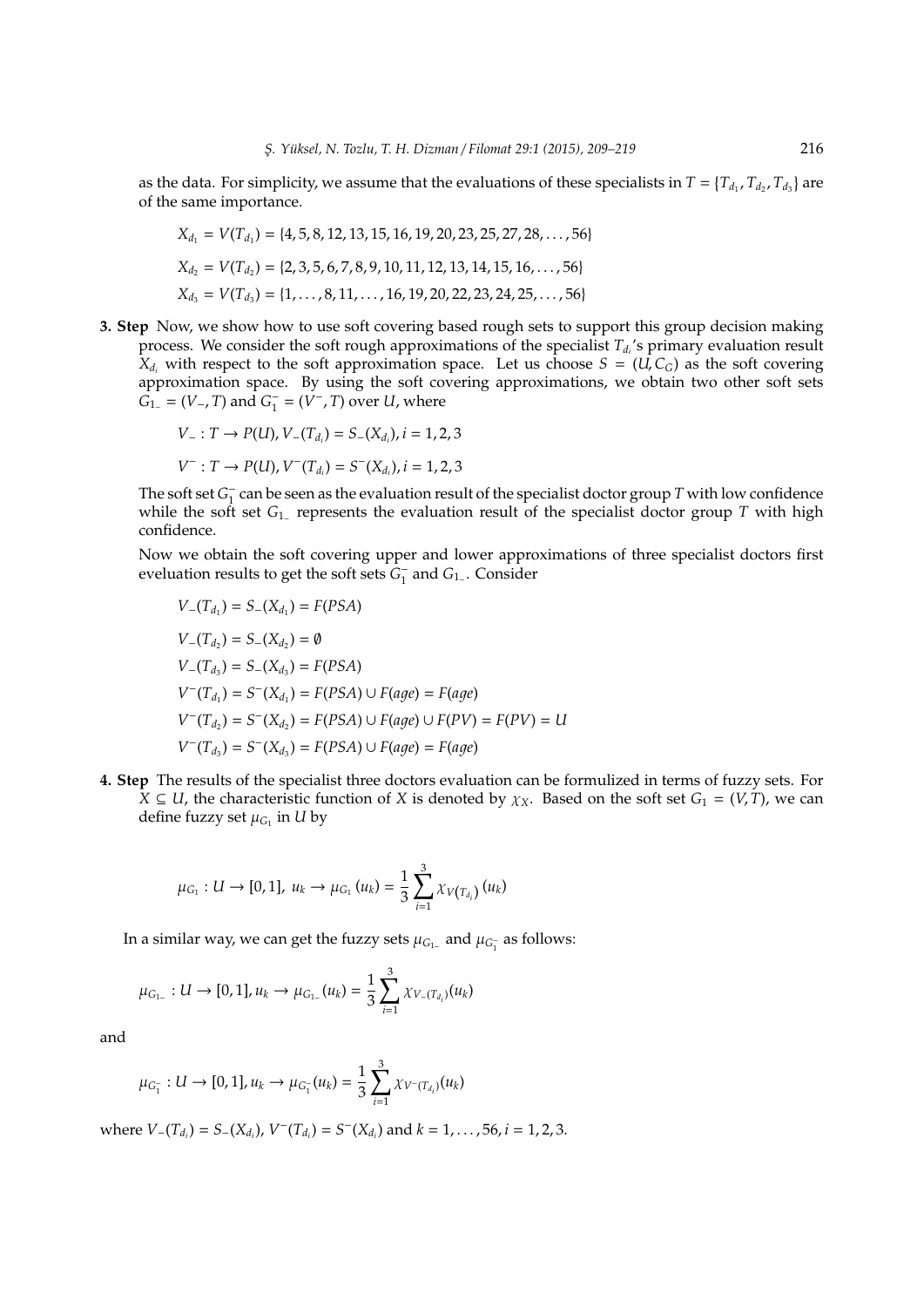From  $G_1$  ⊆  $G_1$  ⊆  $G_1$ <sup>-</sup> <sup>1</sup>, it is easy to see that  $\mu_{G_1}$  ⊆  $\mu_{G_1}$  ⊆  $\mu_{G_1}$ . These fuzzy sets  $\mu_{G_1}$ ,  $\mu_{G_1}$ ,  $\mu_{G_1}$  can be 1 1 interpreted as some vague concepts like "the patients under high risk" , "the patients under middle risk" and "the patients under low risk" respectively.

By this way we obtain the fuzzy sets  $\mu_{G_1}, \mu_{G_1}$ ,  $\mu_{G_1}$  by the memberships we get above. For example, we obtain these fuzzy sets for first patient,

$$
\mu_{G_1}(1)=\frac{1}{3},\ \mu_{G_{1-}}(1)=0,\ \mu_{G_1^-}(1)=1
$$

| $\boldsymbol{u}_k$ | $\mu_{G_1^-}$ | $\mu_{G_1}$   | $\mu_{G_{1-}}$ |
|--------------------|---------------|---------------|----------------|
| $u_5$              | $\mathbf 1$   | 1             | $\frac{2}{3}$  |
| $u_{10}$           | 1             | $\frac{1}{3}$ | 0              |
| $u_{15}$           | 1             | 1             |                |
| $u_{20}$           | 1             | $\mathbf 1$   |                |
| $u_{25}$           | 1             | $\mathbf 1$   | $\frac{3}{2}$  |
| $u_{30}$           | 1             | 1             | $rac{3}{3}$    |
| $u_{35}$           | 1             | $\frac{1}{3}$ | 0              |
| $u_{40}$           | 1             | 1             | $rac{2}{3}$    |
| $u_{45}$           | 1             | $rac{2}{3}$   | 0              |
| $u_{50}$           | 1             | 1             | $\frac{2}{3}$  |
| $u_{55}$           | 1             | $\frac{2}{3}$ | 0              |

Table 3: Tabular presentation of the membership of several patients

- **5. Step** Let *C* = {*L*, *M*, *H*} be a set of parameters where L, M and H denote "under low risk", "under middle risk" and "under high risk" respectively. Now we can define a fuzzy soft set  $G_F = (\alpha, C)$  over *U*, where  $\alpha$  : *C* → *I<sup>U</sup>* is given by  $\alpha(L) = \mu_{G_1}$ ,  $\alpha(M) = \mu_{G_1}$  and  $\alpha(H) = \mu_{G_1}$ .
- **6. Step** Given a weighting vector  $R = (r_L, r_M, r_H)$  such that  $r_L + r_M + r_H = 1$ ,

$$
v(u_k) = r_L \alpha(L)(u_k) + r_M \alpha(M)(u_k) + r_H \alpha(H)(u_k)
$$

is called the weighted evaluation value of the alternative  $u_k \in U$ ,  $k = 1, \ldots, 56$ . Assume that the weighting vector  $R = (0.25, 0.5, 0.25)$ .

Finally, we can select the object  $u_p$  such that  $v(u_p) = max\{v(u_k) : k = 1, ..., 56\}$  as the patient with the highest cancer risk. When we rank all the alternatives according to their weighted evaluation values, we can select any of the objects with the largest weighted evaluation value as the highest cancer risk.

The results are as follow:

 $5 \approx 8 \approx 12 \approx 13 \approx 15 \approx 16 \approx 19 \approx 20 \approx 23 \approx 25 \approx 27 \approx 28 \approx 30$  $\approx 31 \approx 33 \approx 37 \approx 38 \approx 40 \approx 43 \approx 46 \approx 50 \approx 52 \approx 54 = 0.91 >$  $4 \approx 29 \approx 56 = 0.75 > 2 \approx 3 \approx 6 \approx 7 \approx 11 \approx 14 \approx 22 \approx 24 \approx 34$  $\approx 36 \approx 39 \approx 44 \approx 45 \approx 47 \approx 48 \approx 51 \approx 55 = 0.58 > 1 \approx 9 \approx 10 \approx 18$  $\approx$  26  $\approx$  35  $\approx$  49  $\approx$  53 = 0.41  $>$  17  $\approx$  21  $\approx$  32  $\approx$  41  $\approx$  42 = 0.25

In 6th Step, we obtained the set of weighted evaluation values {0.91, 0.75, 0.58, 0.41, 0.25} for all patients. By using these values and in the light of expert doctor's suggestions we get rules as follow.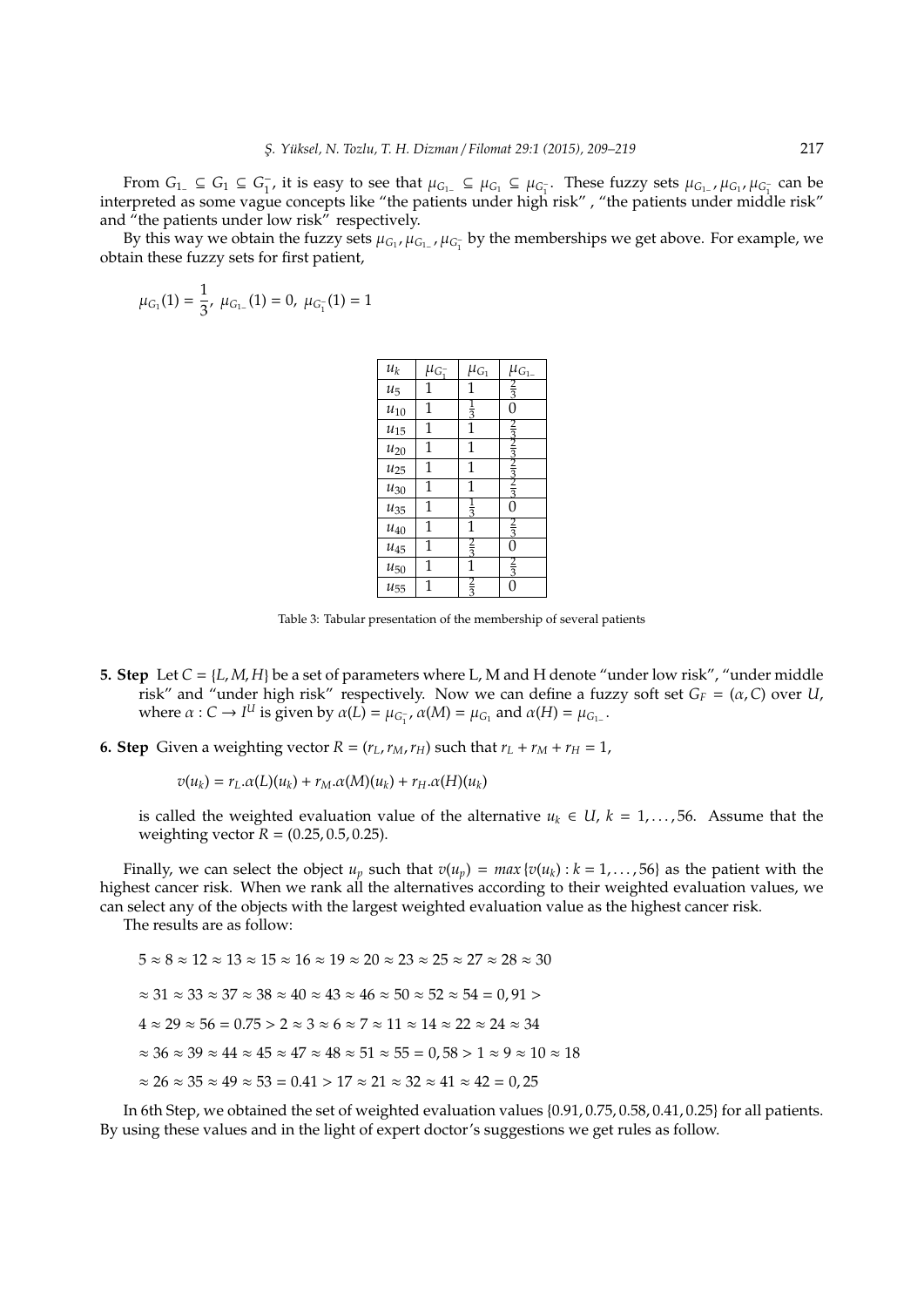RULE-1: If a patient has 0.91 as a weighted evaluation value, then this patient is under very high degree cancer risk.

RULE-2: If a patient has 0.75 as a weighted evaluation value, then this patient is under high degree cancer risk.

RULE-3: If a patient has 0.58 as a weighted evaluation value, then this patient is under middle degree cancer risk.

RULE-4: If a patient has 0.41 as a weighted evaluation value, then this patient is under low degree cancer risk.

RULE-5: If a patient has 0.25 as a weighted evaluation value, then this patient is under very low degree cancer risk. Now we can give the rule sets:

*R*<sup>1</sup> = {5, 8, 12, 13, 15, 16, 19, 20, 23, 25, 27, 28, 30, 31, 33, 37, 38, 40, 43, 46, 50, 52, 54}

 $R_2 = \{4, 29, 56\}$ 

*R*<sup>3</sup> = {2, 3, 6, 7, 11, 14, 22, 24, 34, 36, 39, 44, 45, 47, 48, 51, 55}

*R*<sup>4</sup> = {1, 9, 10, 18, 26, 35, 49, 53}

*R*<sup>5</sup> = {17, 21, 32, 41, 42}

| $u_k$    | L | М             | Н             | $v(u_k)$ |
|----------|---|---------------|---------------|----------|
| $u_{5}$  | 1 | 1             |               | 0,91     |
| $u_{10}$ | 1 | $\frac{1}{3}$ | 0             | 0,41     |
| $u_{15}$ | 1 | 1             |               | 0, 91    |
| $u_{20}$ | 1 | 1             |               | 0,91     |
| $u_{25}$ | 1 | 1             |               | 0, 91    |
| $u_{30}$ | 1 | 1             |               | 0, 91    |
| $u_{35}$ | 1 | $\frac{1}{3}$ | 0             | 0,41     |
| $u_{40}$ | 1 | 1             | $\frac{2}{3}$ | 0,91     |
| $u_{45}$ | 1 | $\frac{2}{3}$ | 0             | 0,58     |
| $u_{50}$ | 1 | 1             | ₹             | 0,91     |
| $u_{55}$ | 1 |               | 0             | 0,58     |
|          |   |               |               |          |

Table 4: The weighted evaluation value of some patients

#### **6. Conclusion**

In this work we get inspired from Feng's multicriteria group decision making problem and devised a prediction system to diagnose the prostate cancer risk. In this method the biopsy must be applied to the patients under very high and high degree cancer risk. The biopsy is unnecessary for the patients under middle degree cancer risk but these patients should be followed by the expert doctor. Either biopsy or doctor's follow are unnecessary for the patients under low and very low degree prostate cancer risk. Therefore the biopsy is necessary for the patients who are in the set of  $R_1$  and  $R_2$ . That is in our system the biopsy should be applied to 26 patients. But, in medicine faculty the biopsy is applied to all 56 patients and it is seen that only 23 of them are cancer. Our aim is to help the doctor to decide whether the patient needs biopsy or not.

#### **7. Acknowledgement**

We are thankful to Professor Dr. I. Unal Sert for letting us share the data set taken from the Urology Department in Medicine Faculty at Selcuk University.